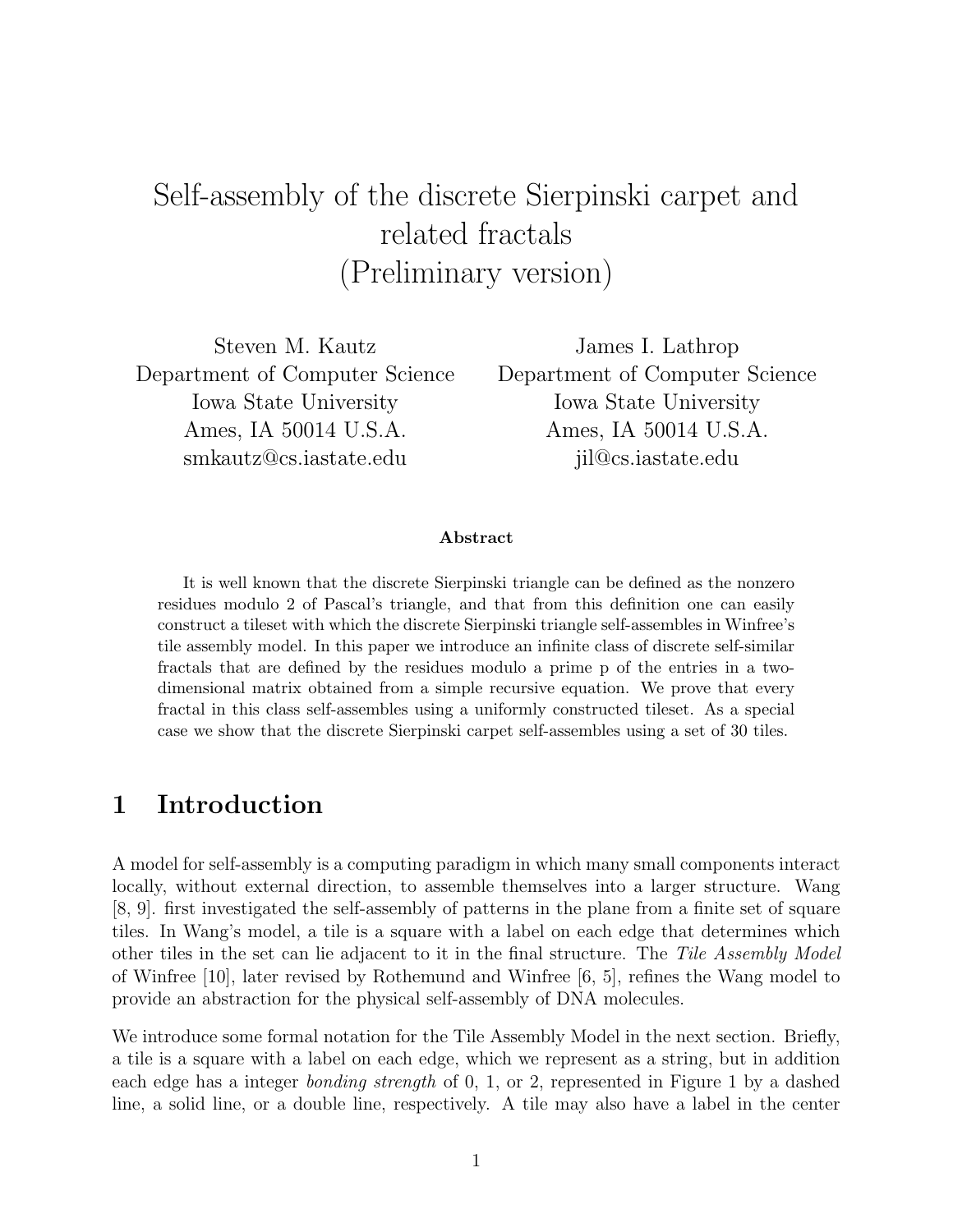

Figure 1: Winfree tile model.

for informational purposes. Tiles are assumed not to rotate. Two tiles can potentially lie adjacent to each other only if the adjacent edges have the same label and the same bonding strength. Intuitively, the bonding strength and edge label model the bonding strength and "sticky ends" of a specially constructed DNA molecule, as illustrated in Figure 1

A tile system is assumed to start with an infinite supply of a finite number of tile types. A set of initial tiles, the seed assembly, is placed in the discrete plane. Self-assembly proceeds nondeterministically as new tiles bond to the existing assembly. The ability of tiles to bond is controlled by a system parameter called the temperature. In this paper we are concerned with temperature 2 systems, which means that a tile may bond to an existing assembly only if the sum of the bonding strengths of the edges in the tile that abut the assembly is at least 2.

In this process, tiles may cooperate to create a planar structure, or (by appropriate interpretation of the labels) perform a computation. Winfree [10] and others [6, 5, 2, 1] have shown that such systems can perform computations such as counting and addition, and that in fact the model is universal: given an arbitrary Turing machine, there is a tile set for which each row of the resulting assembly is the result of a computation step of the Turing machine. It is also possible to use a finite tile set to generate infinite planar structures such as discrete fractals. The latter was made famous when Papadakis, Rothemund and Winfree [4] performed an experiment in which actual DNA molecules were used to self-assemble a portion of the discrete Sierpinski triangle.

The discrete Sierpinski triangle has been used extensively as a test structure for in DNA self-assembly [10]. One reason for this is that it self-assembles using a simple set of only 7 tiles [10]. More generally, however, fractal structures are of interest because "Structures that self-assemble in naturally occurring biological systems are often fractals of low dimension, by which we mean that they are usefully modeled as fractals and that their fractal dimensions are less than the dimension of the space or surface that they occupy. The advantages of such fractal geometries for materials transport, heat exchange, information processing, and robustness imply that structures engineered by nanoscale self-assembly in the near future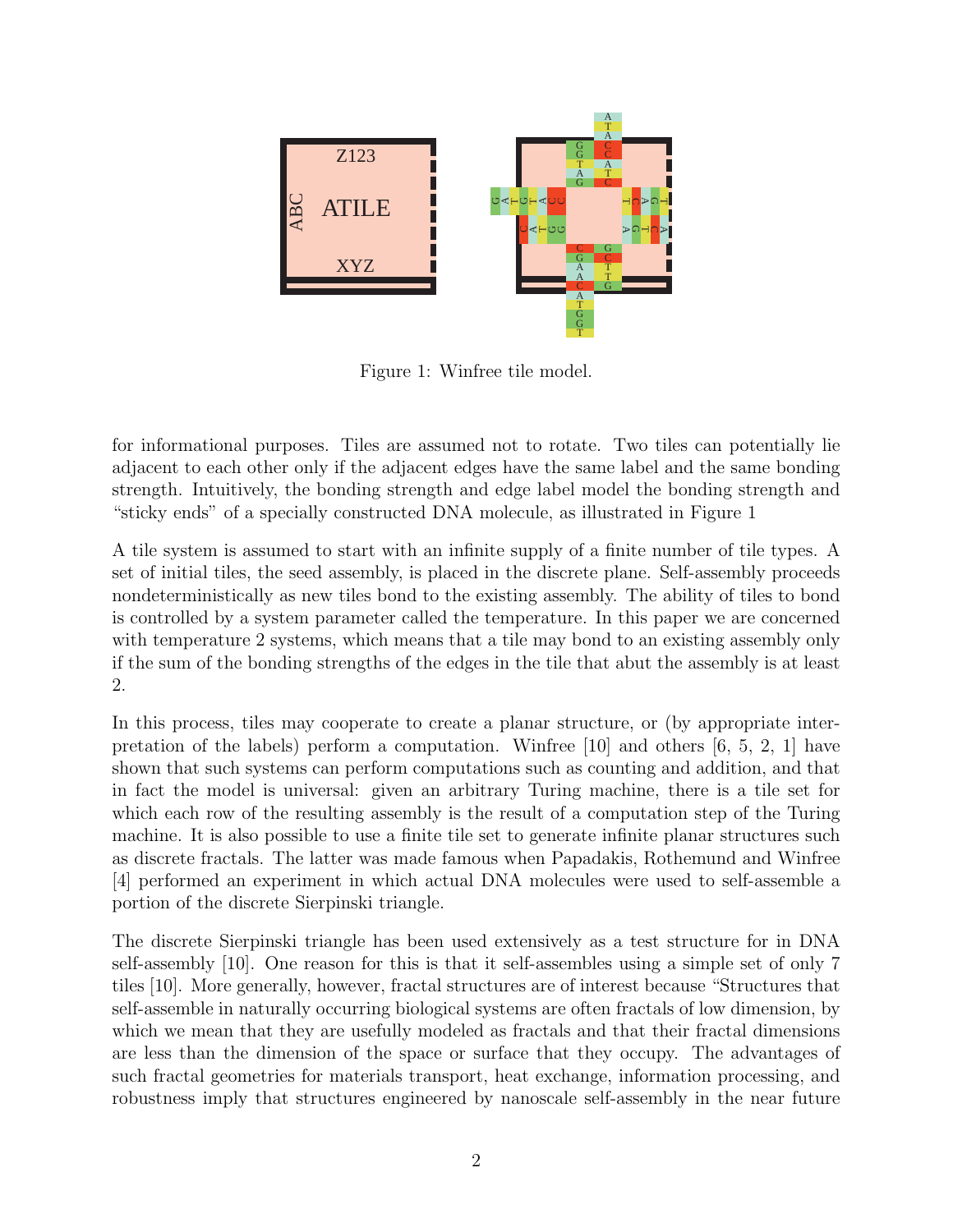will also often be fractals of low dimension." [2] It is then natural to ask what other discrete fractals, other than the ubiquitous Sierpinski triangle, can self-assemble with a relatively small set of tile types in this model.

In this paper we introduce an infinite class of self-similar discrete fractals, all of which selfassemble in Winfree's model. The class includes, as special cases, the standard Sierpinski triangle and Sierpinski carpet. All the fractals in this class exhibit a strong self-similarity property that we call *numerical self-similarity*. Each fractal is defined in terms of an infinite integer matrix M whose entries are residues modulo a given prime q. A fractal  $S$  (as a subset of the first quadrant of integer plane) can then be defined as the set of points  $(i, j)$  for which  $M[i, j]$  is not congruent to zero, modulo q. The usual notion of self-similarity for a set S means that there is an integer p such that for any  $s, t < p$ , the set of points consisting of the  $p^k$  by  $p^k$  square whose lower left corner is at  $sp^k, tp^k$  is either empty, if  $(s,t) \notin S$ , or is an exact copy of the  $p^k$  by  $p^k$  square wiht lower left corner at the origin, if  $(s, t)$  is in S.

Numerical self-similarity means further that the entries of the  $p^k$  by  $p^k$  submatrix of M with lower left corner at  $M[sp^k, tp^k]$  are always related to those of the  $p^k$  by  $p^k$  submatrix at the origin by a factor of  $M[s, t]$ , that is,

$$
M[sp^k + i, tp^k + j] \equiv M[i, j]M[s, t]
$$

for  $i, j < p^k$ . One consequence of our result is that there exists a simple recursively defined matrix M that defines the discrete Sierpinski carpet, using  $p = 3$ . Figure 1 is an illustration of the discrete Sierpinski carpet as a subset of the plane, and Figure 1 is a depiction of the mod 3 residues of the matrix  $M$  that defines it. It follows from the simple definition of the matrix  $M$  and Theorem 3.3 that the Sierpinski carpet self-assembles in the Tile Assembly Model.

The next section introduces some definitions and notation for the Tile Assembly Model described above. Section 3 reviews some known results on the relationship between the Sierpinski triangle and Pascal's triangle and gives a uniform construction of tilesets for recursively defined matrices. In Section 4 we define the matrices from which we obtain discrete fractals and prove the main result on numerical self-similarity of such matrices. Section 5 contains some concluding remarks and open problems.

#### 2 Preliminaries

In this section we introduce some notation and terminology associated with the Tile Assembly Model described in the introduction. The description given here should be sufficient for our purposes; for formal details see [6, 5, 10].

We work in the discrete Euclidean plane. Let  $U_2$  denote the set of unit vectors, denoted as cardinal directions  $\vec{N} = (0, 1), \vec{S} = (0, -1), \vec{E} = (1, 0),$  and  $\vec{W} = (-1, 0)$ . Let  $\Sigma$  be a finite alphabet. A tile type t is a a pair of functions  $(\text{col}_t, \text{str}_t)$  where  $\text{col}_t: U_2 \to \Sigma^*$  and  $col_t: U_2 \to \mathbb{N}$ . That is, a tile type associates a *color*  $col_t(\vec{u}) \in \Sigma^*$  and a *strength*  $str_t(\vec{u})$  with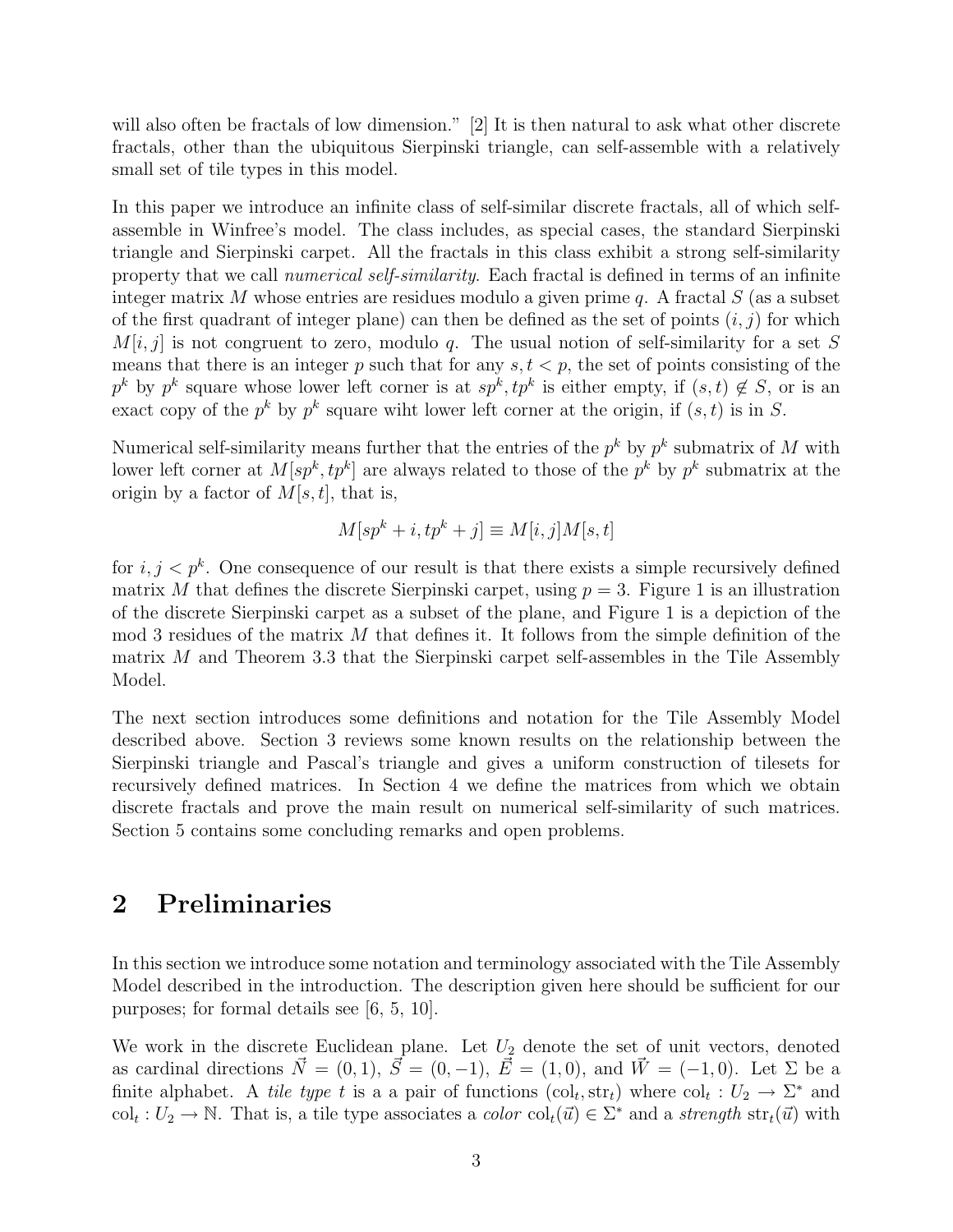

Figure 2: First three stages of the Sierpinski carpet.



Figure 3: First three stages of the numerically self-similar Sierpinski carpet.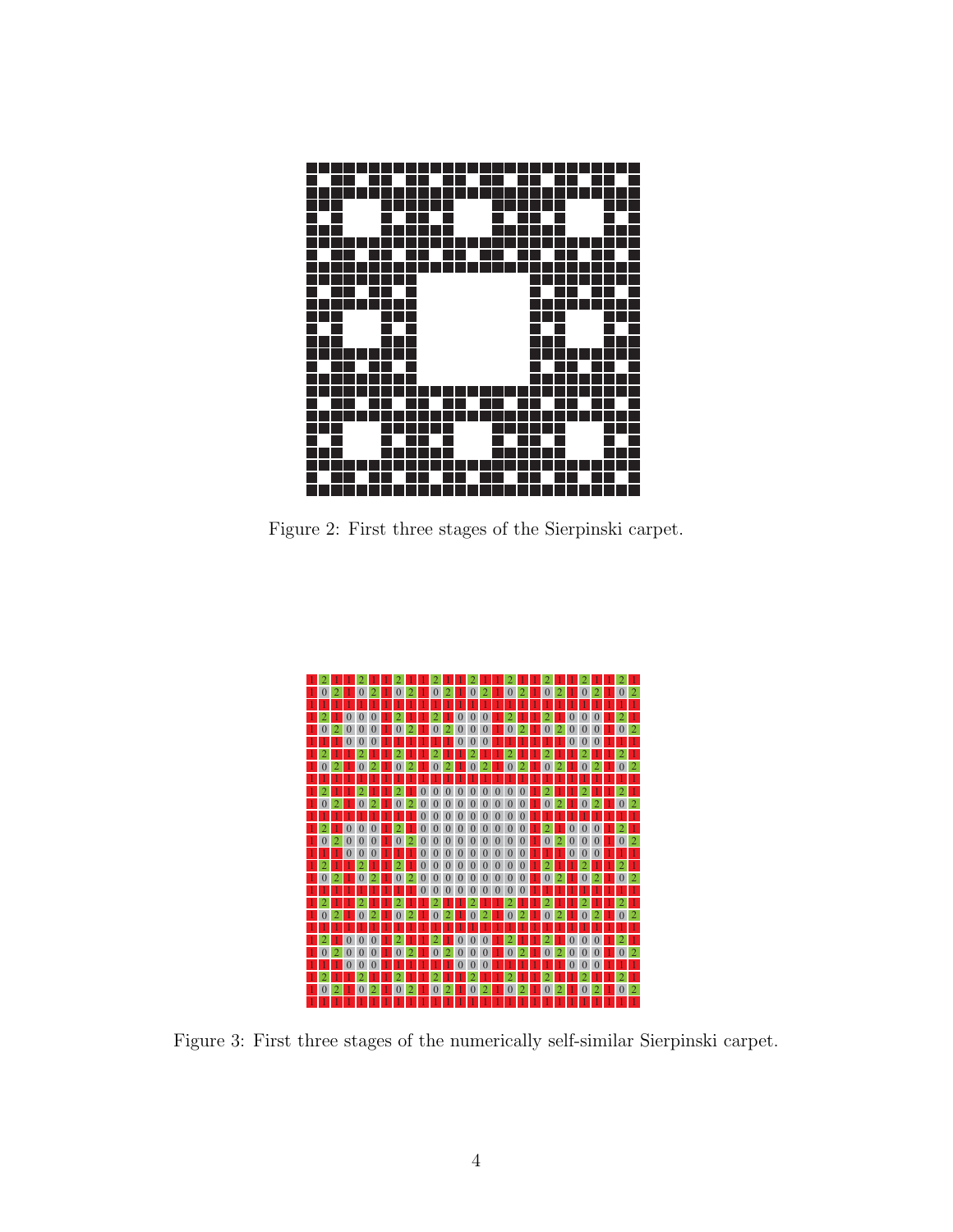each of the four sides of a unit square, where the side is indicated by the unit vector  $\vec{u}$ . We also assume that there is a *label* associated with each tile type by a function  $m : T \to \mathcal{L}$ , where  $\mathcal L$  is a finite alphabet (which in the examples of interest will be a set  $\{0, 1, \ldots, p-1\}$ for some prime p).

Let T denote a finite set of tile types and let  $\tau \in \mathbb{N}$  be a fixed parameter, called the temperature (which in the present paper is always 2). In general we assume that there is an infinite supply of tiles for each type  $t \in T$ . A tile may be positioned, but not rotated, in the discrete plane. As described in the introduction, two adjacent tiles may bond if the abutting edges have matching color and matching strength s; the strength of the bond is s. More generally, an assembly is a partial assignment  $\alpha : \mathbb{Z} \to T$  of tile types to locations in the plane in which each tile is bonded to its neighbors with a *total* strength of at least  $\tau$ , and such that the assembly cannot be separated into smaller assemblies without breaking a set of bonds having a total strength of at least  $\tau$ .

The process of self-assembly begins with a given seed assembly  $\sigma$  and proceeds nondeterministically by extending the domain of the assembly, where a new tile may extend an assembly at position  $(x, y)$  if all edges abutting those of existing adjacent tiles have matching colors and matching strengths and if the sum of the strengths for the abutting edges is at least  $\tau$ . An assembly is *terminal* if it cannot be extended.

A tile assembly system (TAS) is a triple  $(T, \sigma, \tau)$  where T is a finite set of tile types,  $\sigma$  is the seed assembly, and  $\tau$  is the temperature. A TAS is *definitive* if it has a unique terminal assembly.

We define self-assembly for first for matrices with values in an arbitrary alphabet, and then for subsets of the discrete plane.

**Definition 2.1** Fix an alphabet  $\mathcal{L}$ . For any matrix M with values in  $\mathcal{L}$  and any subset  $\mathcal{L}'$ of L, the set  $S \subseteq \mathbb{Z}^2$  determined by  $(M, \mathcal{L}')$  is the set of points  $(x, y)$  such that  $M[x, y]$  is defined and  $M[x, y] \in \mathcal{L}'$ .

- **Definition 2.2** (a) Let  $\mathcal{L}$  be a finite alphabet and M a matrix, possibly infinite, with values in L. M self-assembles if there exists a definitive TAS  $(T, \sigma, \tau)$  with terminal assembly  $\alpha$ , and a labeling  $m: T \to \mathcal{L}$ , such that  $\alpha(x, y)$  is defined if and only if  $M[x, y]$  is defined and for all  $(x, y)$  in the domain of M,  $m(\alpha(x, y)) = M[x, y]$ .
	- (b) Let  $S \subseteq \mathbb{Z}^2$ . S self-assembles if there exists a finite alphabet  $\mathcal{L}$ , a matrix M with values in  $\mathcal{L}$ , and a subset  $\mathcal{L}'$  of  $\mathcal{L}$  such that M self-assembles and S is the subset determined by  $(M, \mathcal{L}')$ .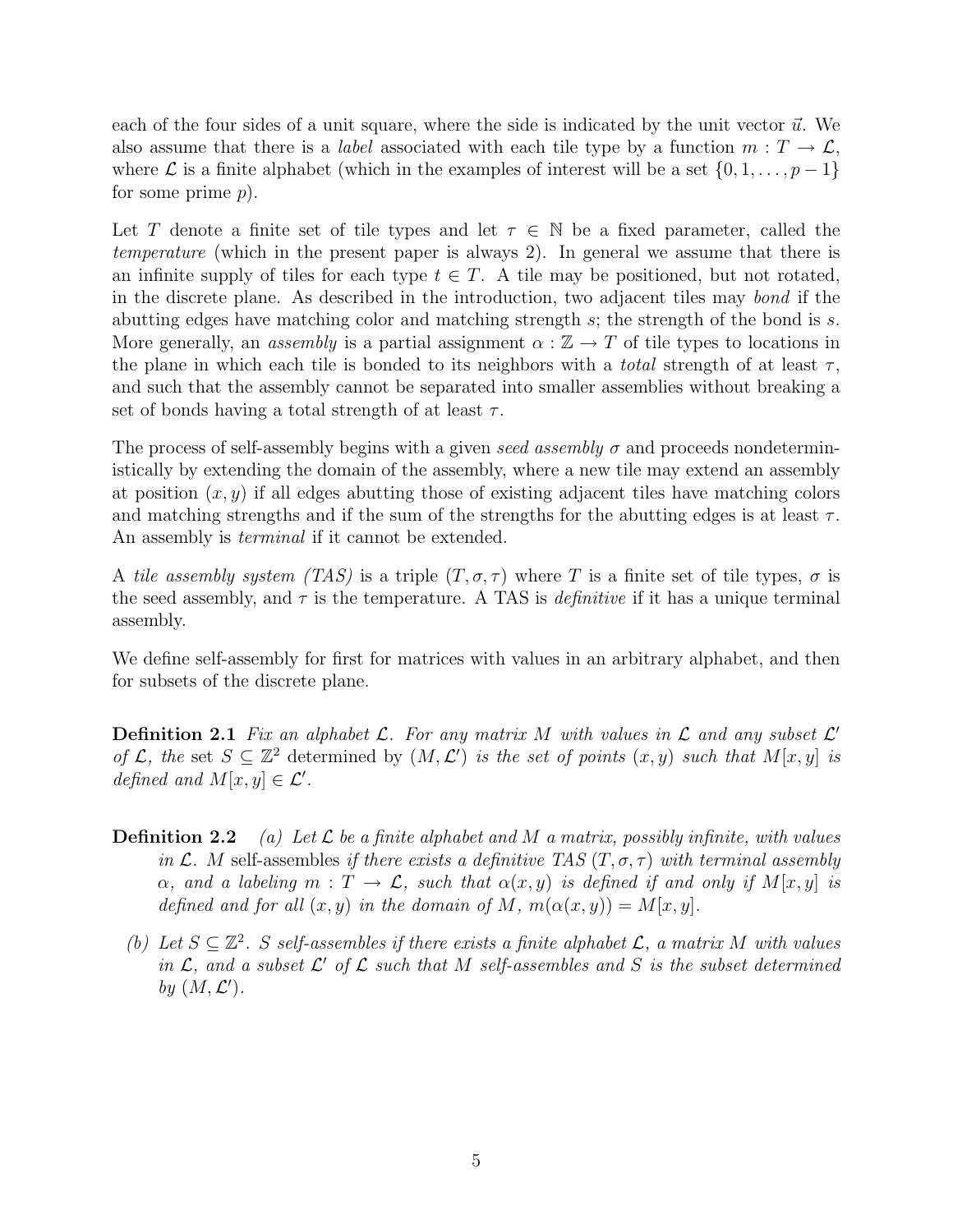### 3 Tiling the Sierpinski triangle

In this section we formally introduce the notion of numerical self-similarity mentioned in the introduction and review some known results regarding self-assembly of the Sierpinski triangle. We then present a uniform construction of tile assembly systems for recursively defined matrices.

The following definition generalizes the usual definition of a discrete self-similar fractal.

**Definition 3.1** Let  $p, q \geq 2$ . Let  $M : \mathbb{N}^2 \to \mathbb{N}$ . M is numerically p-self-similar modulo q if for all  $0 \leq s, t < p$ , for all  $k \geq 0$  and for all  $i, j < p^k$ ,

$$
M[sp^k + i, tp^k + j] \equiv M[s, t] \cdot M[i, j] \tag{1}
$$

modulo q. If M is a finite matrix, M is numerically p-self-similar modulo q if  $(1)$  holds wherever M is defined.

Suppose a matrix M defined for all  $i, j \geq 0$  has values in  $\{0, 1, \ldots, q-1\}$ . It is not difficult to see that if M is numerically p-self-similar modulo q and  $S \subset \mathbb{N}^2$  is the set defined by  $(M, \{1, 2, \ldots, q-1\})$  in the sense of Definition 2.1 (i.e.,  $(x, y) \in S$  if and only if  $M[x, y] \neq 0$ modulo q), then S is a discrete self-similar fractal in the usual sense.

We define Pascal's triangle to be the matrix P of integers defined for all  $i, j \geq 0$  by

$$
P[i, 0] = 1
$$
  
\n
$$
P[0, j] = 1
$$
  
\n
$$
P[i, j] = P[i, j - 1] + P[j, i - 1] \text{ for } i, j > 0
$$

Thus  $P[i, j] = \begin{pmatrix} i+j \\ j \end{pmatrix}$ j  $\setminus$ , where the reverse diagonal  $i + j = k$  corresponds to the usual kth row of Pascal's triangle rendered horizontally. The relationhip between Pascal's triangle and the Sierpinski triangle is well known; if  $M$  is a matrix containing the residues modulo 2 of P, then the set determined by M and  $\{1\}$  is the Sierpinski triangle. This fact, it turns out, is a special case of a more general result.

#### **Theorem 3.2** P is numerically p-self-similar modulo p for any prime p.

Theorem 3.2, in turn, is a special case of our Theorem 4.2. It has been known in various forms for some time; for example, there is a proof in [3], and a form of it is implicit in Winfree's 7-tile system in which the Sierpinski triangle self-assembles [10].

In the remainder of this section we present a uniform construction of a tile assembly system for any recursively defined matrix, in the following sense. Given an matrix  $M$ , if there is a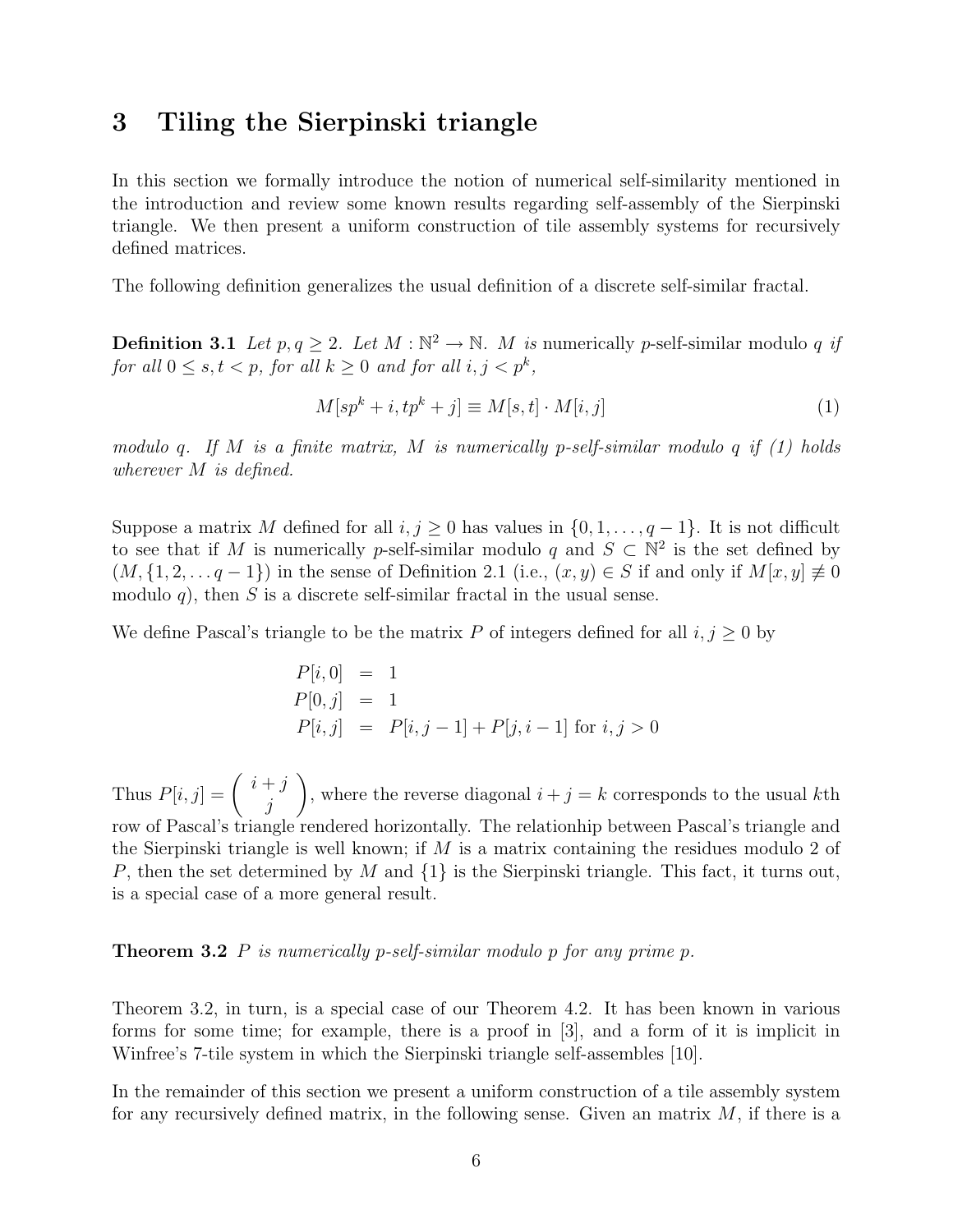positive integer n such that  $M[x, y]$  is determined by a finite function of the entries  $M[x', y']$ with  $x - n < x' \leq x$  and  $y - n < y' \leq y$  (excluding  $M[x, y]$  itself, of course), then there is a tile assembly system in which  $M$  self-assembles. This claim is formalized in the next theorem.

Let  $M : \mathbb{Z}^2 \to \mathcal{L}$  be an infinite two-dimensional matrix whose entries come from some finite alphabet  $\mathcal{L}$ . For  $x, y \in \mathbb{Z}$ , define

$$
R_M(x, y) = [\vec{r}_1, \vec{r}_2, \dots, \vec{r}_{n-1}]^T,
$$

where each row vector  $\vec{r}_i$  is defined as

$$
\vec{r_i} = (M[x - i, y - n + 1], \dots, M[x - i, y - 1], M[x - i, y])
$$

for  $1 \leq i \leq n$ , and define

$$
\vec{r}_M(x,y) = (M[x, y-n+1], \dots, M[x, y-1]).
$$

That is,  $R_M(x, y)$  is the  $n - 1 \times n$  submatrix whose upper right corner is at  $(x - 1, y)$ , and  $\vec{r}_M(x, y)$  is the vector consisting of the  $n - 1$  elements of row x directly to the left of  $(x, y)$ . Thus the pair  $(\vec{r}_M(x, y), R_M(x, y))$  contains the entries of the  $n \times n$  submatrix of M whose upper-right corner is at  $(x, y)$ , excluding  $M[x, y]$  itself. Taking the entries in row-major order we can identify  $(\vec{r}_M(x, y), R_M(x, y))$  with an element of  $\mathcal{L}^{n^2-1}$ .

**Theorem 3.3** Let  $\mathcal L$  be any finite alphabet and let  $\perp$  be a symbol not in  $\mathcal L$ . Let  $\mathcal L_{\perp} = \mathcal L \cup \{\perp\}$ . Let f be any function

$$
f: \mathcal{L}_{\perp}^{n^2-1} \to \mathcal{L}.
$$

Define the matrix  $M : \mathbb{Z}^2 \to \mathcal{L}_{\perp}$  by

$$
M[x, y] = \perp if x < 0 \text{ or } y < 0
$$
  

$$
M[x, y] = f(\vec{r}_M(x, y), R_M(x, y)) \text{ otherwise.}
$$

Then there is a definitive tile assembly system  $\mathcal{T} = (T, \sigma, 2)$ , and a labeling  $m : T \to \mathcal{L}$ , such that in the unique terminal assembly  $\alpha$  of  $\mathcal{T}$ ,

$$
m(\alpha(x, y)) = M[x, y]
$$

for all  $x, y \geq 0$ .

The construction of the tileset is as follows. For each element  $(\vec{r}, R)$ , we define a tile type t. Let

$$
\vec{r} = (r_0, r_1, \dots, r_{n-2}), \nR = [\vec{r}_1, \vec{r}_2, \dots, \vec{r}_{n-1}]^T,
$$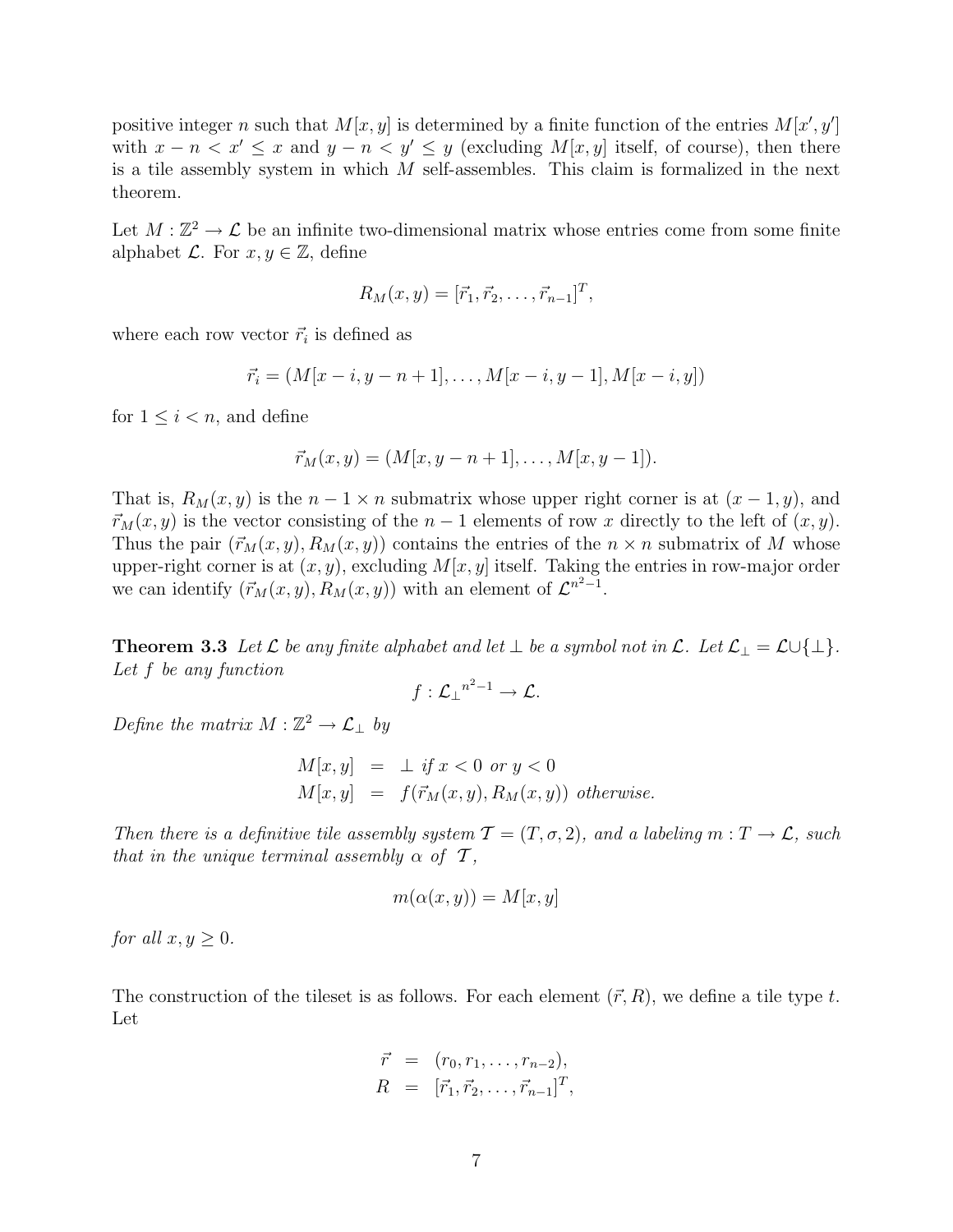and define

$$
b = f(\vec{r}, R),
$$
  
\n
$$
\vec{r'} = (r_1, r_2, \dots, r_{n-2}, b),
$$
  
\n
$$
\vec{r}_0 = (r_0, r_1, \dots, r_{n-2}, b),
$$
 and  
\n
$$
R' = [\vec{r}_0, \vec{r}_1, \vec{r}_2, \dots, \vec{r}_{n-2}]^T.
$$

Then the color of  $t = t(\vec{r}, R)$  is defined by

$$
\begin{array}{rcl}\n\text{col}_t(\vec{W}) &=& \vec{r} \\
\text{col}_t(\vec{S}) &=& R \\
\text{col}_t(\vec{E}) &=& \vec{r'} \\
\text{col}_t(\vec{N}) &=& R'\n\end{array}
$$

and tile t is labeled as  $m(t) = b$ .

Finally, the strength of t is  $str_t(\vec{u}) = 1$  for all unit vectors  $\vec{u}$  except for the following cases:

- Seed tile: If  $\vec{r}_i = (\perp, \ldots, \perp)$  for  $1 \leq i < n$  and  $\vec{r} = (\perp, \ldots, \perp)$ , then  $str_t(\vec{N}) = 2$  and  $str_t(\vec{E}) = 2.$
- Row 0: If  $\vec{r}_i = (\perp, \ldots, \perp)$  for  $1 \leq i < n$  but  $\vec{r} \neq (\perp, \ldots, \perp)$ , then  $str_t(\vec{W}) = 2$  and  $str_t(\vec{E}) = 2.$
- **Column 0:** If  $\vec{r}_i = (\perp, \perp, \ldots, \perp, r)$ , where  $r \neq \perp$ , for  $1 \leq i < n$  and  $\vec{r} = (\perp, \ldots, \perp)$ , then  $str_t(\vec{S}) = 2$  and  $str_t(\vec{N}) = 2$ .

A typical tile is shown below.

$$
\begin{array}{ccc}\n & R' \\
\vec{r} & b & \vec{r}' \\
\hline\n & R\n\end{array}
$$

Define the seed assembly for T by  $\sigma(0,0) = s$ , where s is the unique seed tile described above.

The proof of correctness for the above construction is straightforward and is omitted.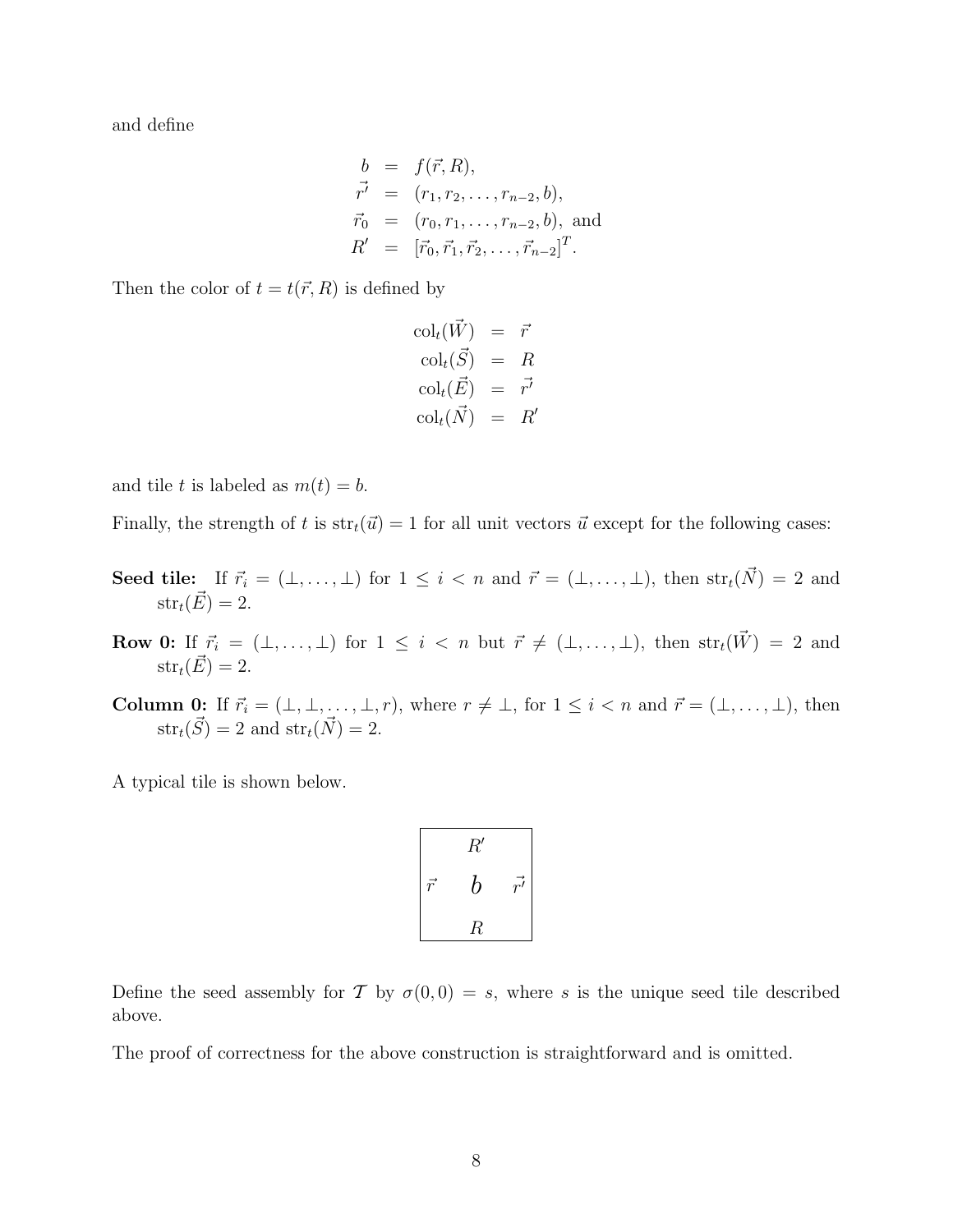### 4 Tiling the Sierpinski carpet

In this section we introduce a class of matrices defined by a simple recursion and prove our main technical result, which states simply that matrices in this class are numerically self-similar. As a consequence, we are able to conclude in Corollary 4.3 that the Sierpinski carpet self-assembles.

**Definition 4.1** Let a, b,  $c \geq 0$ . Let M be defined for all  $i, j, \geq 0$  by

$$
M[0,0] = 1M[0,j] = aj for j > 0M[i,0] = ci for i > 0M[i,j] = aM[i,j-1] + bM[i-1,j-1] + cM[i-1,j] for i, j > 0
$$
 (2)

When  $a = b = c = 1$ , the entries of M are known as the *Delannoy numbers* (see the Encyclopedia of Integer Sequences A001850 [7] ).

**Theorem 4.2** *M* is numerically p-self-similar modulo p.

Before moving to the proof of Theorem 4.2 we briefly discuss the following consequence.

Corollary 4.3 The Sierpinski carpet self-assembles.

*Proof.* Let  $a = b = c = 1$  and  $p = 3$  in Definition 4.1. Note we can assume that the entries of M are the residues modulo 3. Let  $S \subset \mathbb{N}$  be the set of points  $(x, y)$  such that  $M[x, y] \neq 0$ . Since S is self-similar, evidently S is the Sierpinski carpet. By Theorem 3.3, S self-assembles.  $\Box$ 

Note that the tileset constructed by Theorem 3.3 is not optimal; in particular most of the tiles involving the symbol  $\perp$  are unused. It is not difficult to show that a set of 30 tiles is sufficient.

Define a tileset  $T$  to consist of the three tiles

| (1, 1) |  | (1,1) |  | (1,1)  |  |
|--------|--|-------|--|--------|--|
|        |  |       |  |        |  |
|        |  |       |  | (1, 1) |  |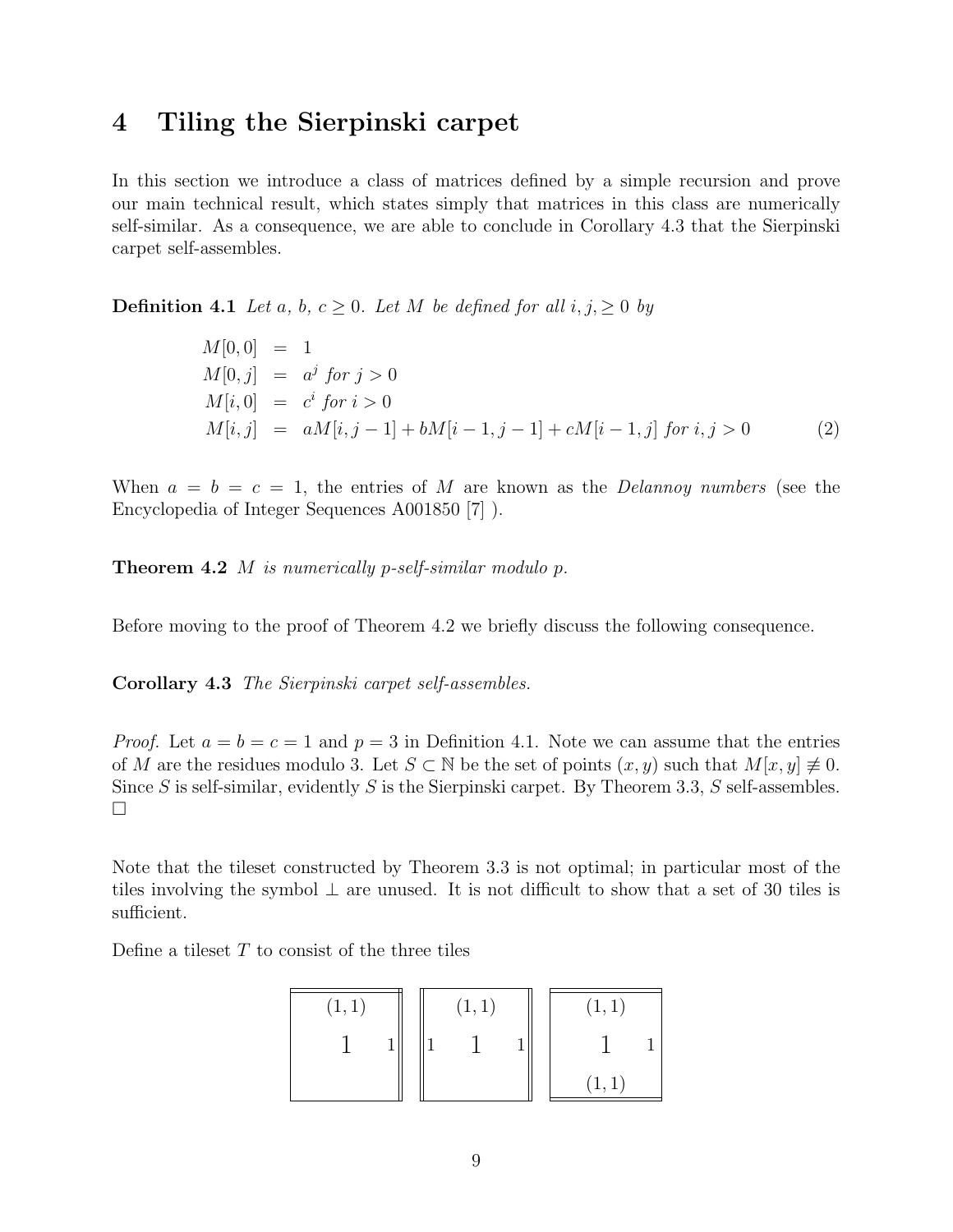plus 27 tiles of the form

| (x, w)        |       |                |  |  |  |  |
|---------------|-------|----------------|--|--|--|--|
| $\mathcal{X}$ | U     | $\overline{w}$ |  |  |  |  |
|               | (y,z) |                |  |  |  |  |

for  $x, y, z \in \{0, 1, 2\}$ , where  $w = x + y + z \pmod{3}$ .

We next proceed to prove some preliminary results supporting Theorem 4.2. The following is a very slight generalization of a well-known combinatorial interpretation of the Delannoy numbers. We give a brief argument here for completeness. Note that a similar expression holds when  $i > j$ .

#### Definition 4.4 For  $i \leq j$  let

$$
D(i,j) = \sum_{k=0}^{i} \binom{j}{k} \binom{j+i-k}{i-k} a^{j-k} b^{k} c^{i-k}.
$$
 (3)

Claim 4.5 For  $i \leq j$ ,

$$
M[i,j] = D(i,j). \tag{4}
$$

*Proof.* Define a move as a pair of coordinate pairs  $P = \{(x_k, y_k), (x_{k+1}, y_{k+1})\}$ , where P is a horizontal move if  $x_{k+1} = x_k$  and  $y_{k+1} = y_k + 1$ , a vertical move if  $x_{k+1} = x_k + 1$  and  $y_{k+1} = y_k$ , and a *diagonal move* if  $x_{k+1} = x_k + 1$  and  $y_{k+1} = y_k + 1$ . Define a path to  $(i, j)$  as a sequence of coordinate pairs  $(x_0, y_0), (x_1, y_1), \ldots (i, j)$  such that  $(x_0, y_0) = (0, 0)$  and each successive pair is either a horizontal move, a vertical move, or a diagonal move. The *cost* of a path is the product  $a^h b^d c^v$ , where h, d, and v represent the total number of horizontal, diagonal, and vertical moves, respectively, in the path. Let  $f(i, j)$  represent the total cost of all paths to  $(i, j)$ . Note that  $f(0, 0) = 1$ ,  $f(0, j) = a^j$  for all  $j > 0$ ,  $f(i, 0) = c^i$  for all  $i > 0$ , and moreover that if  $f(i, j-1)$ ,  $f(i-1, j-1)$ , and  $f(i-1, j)$  are known, then the total cost  $f(i, j)$  can be computed as

$$
f(i, j) = af(i, j - 1) + bf(i - 1, j - 1) + cf(i - 1, j).
$$

That is,  $M[i, j] = f(i, j)$  for all i, j.

The total cost of all paths to  $(i, j)$  can also be obtained as the sum, for  $k \leq i$ , of the cost of all paths to  $(i, j)$  that include exactly k diagonal moves,  $i-k$  vertical moves, and  $j-k$  horizontal moves. For each  $k \leq i$ , there are  $\begin{pmatrix} j \\ i \end{pmatrix}$ k  $\setminus$ ways to choose the columns for the diagonal moves, and then  $\left(\begin{array}{c}j+i-k\\ j\end{array}\right)$  $i - k$  $\setminus$ ways to choose the locations of the vertical moves from among the remaining moves. Summing the cost  $a^{j-k}b^kc^{i-k}$  over  $k \leq i$  yields the expression (3).  $\Box$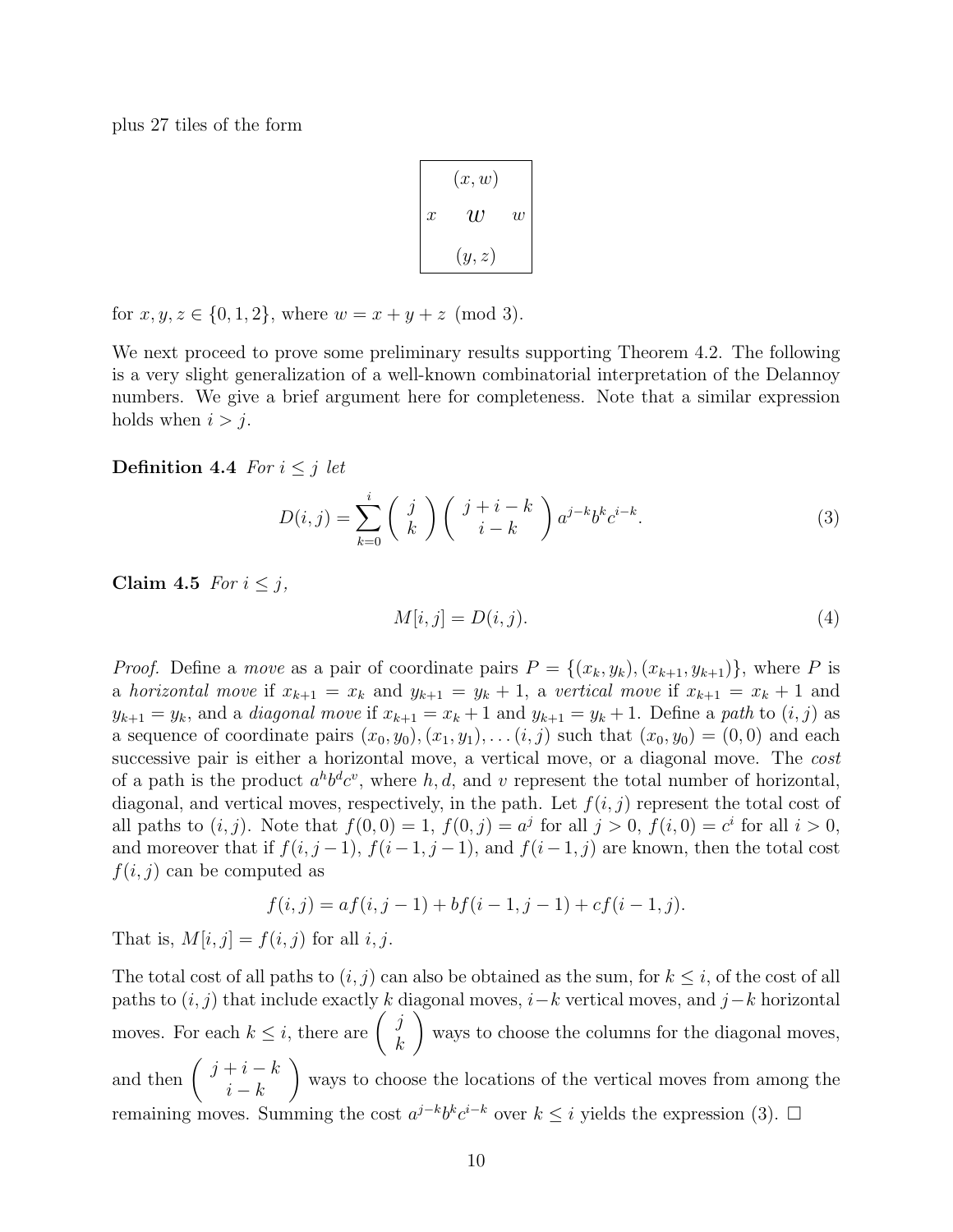Throughout the remainder of the discussion below, we work with a fixed prime  $p$ , fixed integers  $a, b$ , and c, and a matrix M defined as in Definition 4.1. Since all arithmetic will be modulo  $p$ , we assume the entries of  $M$  are the residues modulo  $p$ .

**Definition 4.6** Let  $M(x, y, u)$  denote the finite  $u \times u$  submatrix of M whose lower left corner is at  $(x, y)$ ; that is,

$$
M(x, y, u)[i, j] = M[x + i, y + j]
$$

for  $0 \le i \le u, \ 0 \le j \le u$ .

**Definition 4.7** Let  $k \geq 0$ . A 1-block of size  $p^k$  is the matrix  $M(0,0,p^k)$ . For  $0 \leq n < p$ , an n-block of size  $p^k$  is a  $p^k \times p^k$  matrix B for which  $B \equiv n M(0, 0, p^k) \mod p$ .

**Observation 4.8** Note that in the terms of the preceding definitions, M is numerically p-self-similar modulo p if and only if for all  $s,t < p$  and all  $k \geq 0$ ,  $M(sp^k, tp^k, p^k)$  is a  $M[s, t]$ -block of size  $p^k$ . Note also that an n-block satisfies (2) modulo p, and therefore is completely determined by its first row and first column.

**Lemma 4.9** Let  $k \ge 0$ . Then  $M[0, p^k - 1] \equiv M[p^k - 1, 0] \equiv 1 \mod p$ .

*Proof.* By definition,  $M[0, p^k - 1] \equiv a^{p^k - 1}$  and  $M[p^k - 1, 0] \equiv c^{p^k - 1}$ . Using Fermat's little theorem and a simple induction on k,  $a^{p^k} \equiv a \mod p$ , so  $a^{p^k-1} \equiv 1$  and similarly  $c^{p^k-1} \equiv 1$ .  $\Box$ 

**Lemma 4.10** (a) Let  $k > 0$ ,  $t < p$ ,  $j < p^k$ , and  $n = M[0, t] = a^t$ . Then  $M(0, tp^k, p^k)[0, j] \equiv$  $na^j$ 

(b) Let  $k > 0$ ,  $t < p$ ,  $j < p^k$ , and  $n = M[s, 0] = c^s$ . Then  $M(sp^k, 0, p^k)[i, 0] \equiv nc^i$ 

Proof. By definition

$$
M(0, tp^k, p^k)[0, j] = M[0, tp^k + j] \equiv a^{tp^k + j} \equiv (a^{p^k})^t a^j,
$$

where the latter is equivalent to  $a^t a^j$  using Fermat's little theorem as in the proof of the previous lemma. The second part is similar.  $\square$ 

**Lemma 4.11** For all  $0 < i, j < p$ ,

- (a)  $aM[i-1, p-1] + bM[i, p-1] \equiv 0 \mod p$ .
- (b)  $bM[p-1, j-1] + cM[p-1, j] \equiv 0 \mod p$ .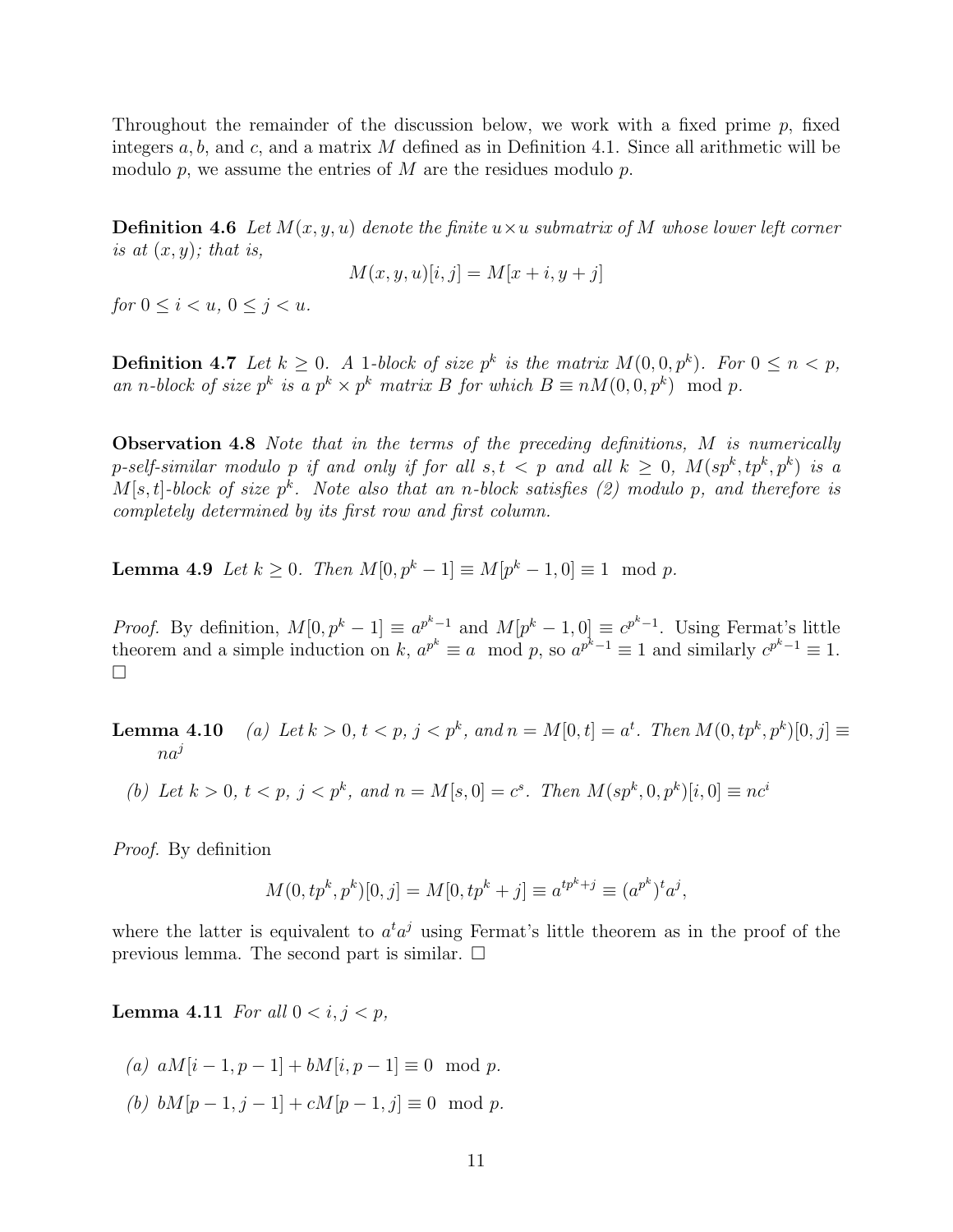*Proof.* Note that for  $0 < k < p$ ,  $\int p$ k  $\setminus$ is divisible by  $p$ , so for  $i < p$ ,

$$
M[i,p] \equiv \sum_{k=0}^{i} {p \choose k} {p+i-k \choose i-k} a^{p-k} b^k c^{i-k}
$$

$$
\equiv {p \choose 0} a^p c^i
$$

$$
\equiv a^p c^i.
$$

Then by definition, for  $0 < i < p$ ,

$$
aM[i, p-1] + bM[i-1, p-1] + cM[i-1, p] \equiv M[i, p], \text{ so}
$$
  
\n
$$
aM[i, p-1] + bM[i-1, p-1] + c(a^{p}c^{i-1}) \equiv a^{p}c^{i} \text{ and hence}
$$
  
\n
$$
aM[i, p-1] + bM[i-1, p-1] \equiv 0.
$$

The argument for (b) is similar.  $\square$ 

**Lemma 4.12** (a) Let  $0 \le x < y$  and fix a row  $i > 0$ . Let  $n = M[i, x]$ . Suppose that for each column between x and y, the sum of adjacent entries of row  $i - 1$ , when scaled by the coefficients b and c, is 0 modulo p; that is, for all  $0 < j < y - x$ ,

$$
bM[i-1, x+j-1] + cM[i-1, x+j] \equiv 0.
$$

Then  $M[i, x + j] \equiv na^j$  for all  $0 \le j < y - x$ 

(b) Let  $0 \le u < v$  and fix a column  $j > 0$ . Let  $n = M[u, j]$ . Suppose that for rows between u and v, the sum of adjacent entries of column  $j-1$ , when scaled by the coefficients a and b, is 0 modulo p; that is, for all  $0 < i < v - u$ ,

$$
aM[u+i, j-1] + bM[u+i-1, j-1] \equiv 0.
$$

Then  $M[u + i, j] \equiv nc^i$  for all  $0 \le i < v - u$ 

*Proof.* (a) For  $j = 0$  we have  $M[i, x+0] = n$ . Having shown for an induction that  $M[i, x+j] \equiv$  $nc^j$ ,

$$
M[i, x + j + 1] \equiv aM[i, x + j] + bM[i - 1, x + j] + cM[i - 1, x + j + 1]
$$
 (5)

$$
\equiv aM[i, x+j] \tag{6}
$$

$$
\equiv na^{j+1}.\tag{7}
$$

The proof for (b) is similar.  $\square$ 

*Proof of 4.2* We show the following by induction on k. Note that (a) implies that M is numerically *p*-self-similar.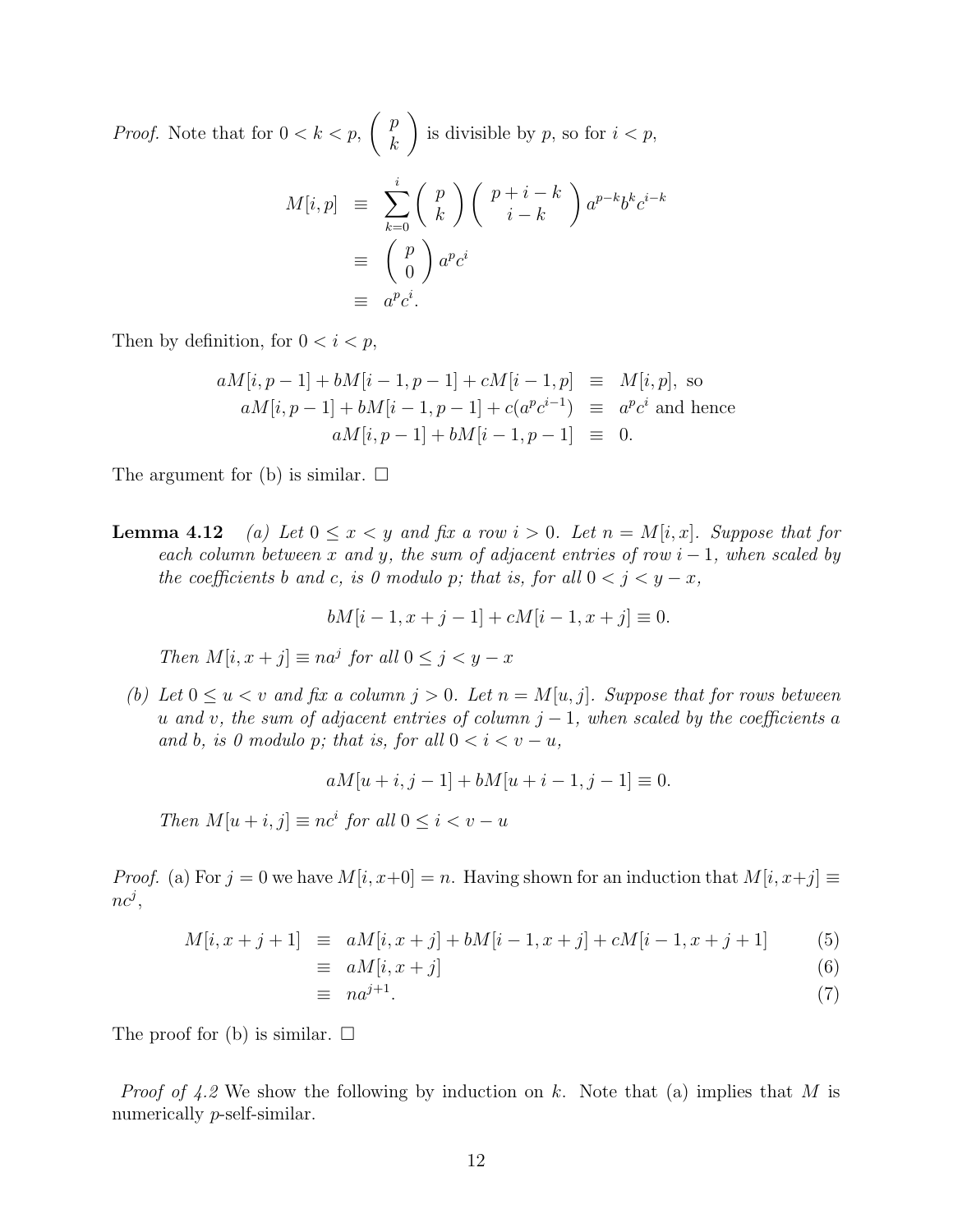(a) For  $s, t < p$  and  $n = M[s, t],$ 

$$
M(sp^{k-1}, tp^{k-1}, p^{k-1}) \equiv n \cdot M(0, 0, p^{k-1}) \mod p.
$$

That is,  $M(sp^{k-1}, tp^{k-1}, p^{k-1})$  is an *n*-block of size  $p^{k-1}$ .

(b) Let  $n < p$  and Let B be any n-block of size  $p^k$ . Then for all  $0 < i, j < p^k$ ,

$$
aB[i, pk - 1] + bB[i - 1, pk - 1] \equiv 0 \mod p, \text{ and}
$$
  

$$
bB[pk - 1, j - 1] + cB[pk - 1, j] \equiv 0 \mod p.
$$

(c) Let  $n < p$  and Let B be any n-block of size  $p^k$ . Then

$$
B[0, pk - 1] \equiv B[pk - 1, 0] \equiv n \mod p \tag{8}
$$

$$
B[p^k - 1, p^k - 1] \equiv n \mod p. \tag{9}
$$

- (d) Let  $s, t < p$  and let
- $A = M((s-1)p^k, tp^k, p^k),$  $B = M((s-1)p^k, (t-1)p^k, p^k),$  $C = M((s-1)p^k, tp^k, p^k)$ , and  $D = M(sp^k, tp^k, p^k).$

Suppose that A is an x-block, B is a y-block, and C is a z-block and let  $w \equiv ax + by + cz$ . Then *D* is a *w*-block.

Note first that (d) follows from (b) and (c). That is, fix  $k$  and assume that (b) and (c) hold, and assume the hypothesis of (d). Then applying (c),

$$
A[0, p^k - 1] = x,\t(10)
$$

$$
B[p^k - 1, p^k - 1] = y, \text{ and } (11)
$$

$$
C[p^k - 1, 0] = z,
$$
\n(12)

and so  $D[0,0] = w$ . By (b), the rightmost column of A satisfies the hypothesis of Lemma 4.12(a), so  $D[i, 0] = wc^i$  for  $i < p^k$ . A similar argument shows that  $D[0, j] = wa^j$  for  $j < p^k$ . Thus  $D[i, 0] = wM[i, 0]$  and  $D[0, j] = wM[0, j]$  for  $i, j < p^k$ , so we have  $D[i, j] = wM[i, j]$ for all  $i, j, \langle p^k \rangle$  by Observation 4.8; hence D is a w-block.

We first establish the base step for  $k = 1$ . Part (a) asserts only that  $M[s, t] = M[s, t] \cdot M[0, 0]$ . Part (b) follows from Lemma 4.11. For (c) 8 is immediate from Lemma 4.10 and 9 follows from (b) using the observation that for  $0 \leq i \leq p$ ,

$$
M[i, p-1] \equiv \begin{cases} 1 & \text{if } i \text{ is even} \\ p-1 & \text{if } i \text{ is odd} \end{cases}
$$

(and if  $p = 2$ ,  $p - 1 = 1$ ). Part (d) follows in general from (b) and (c) as shown above.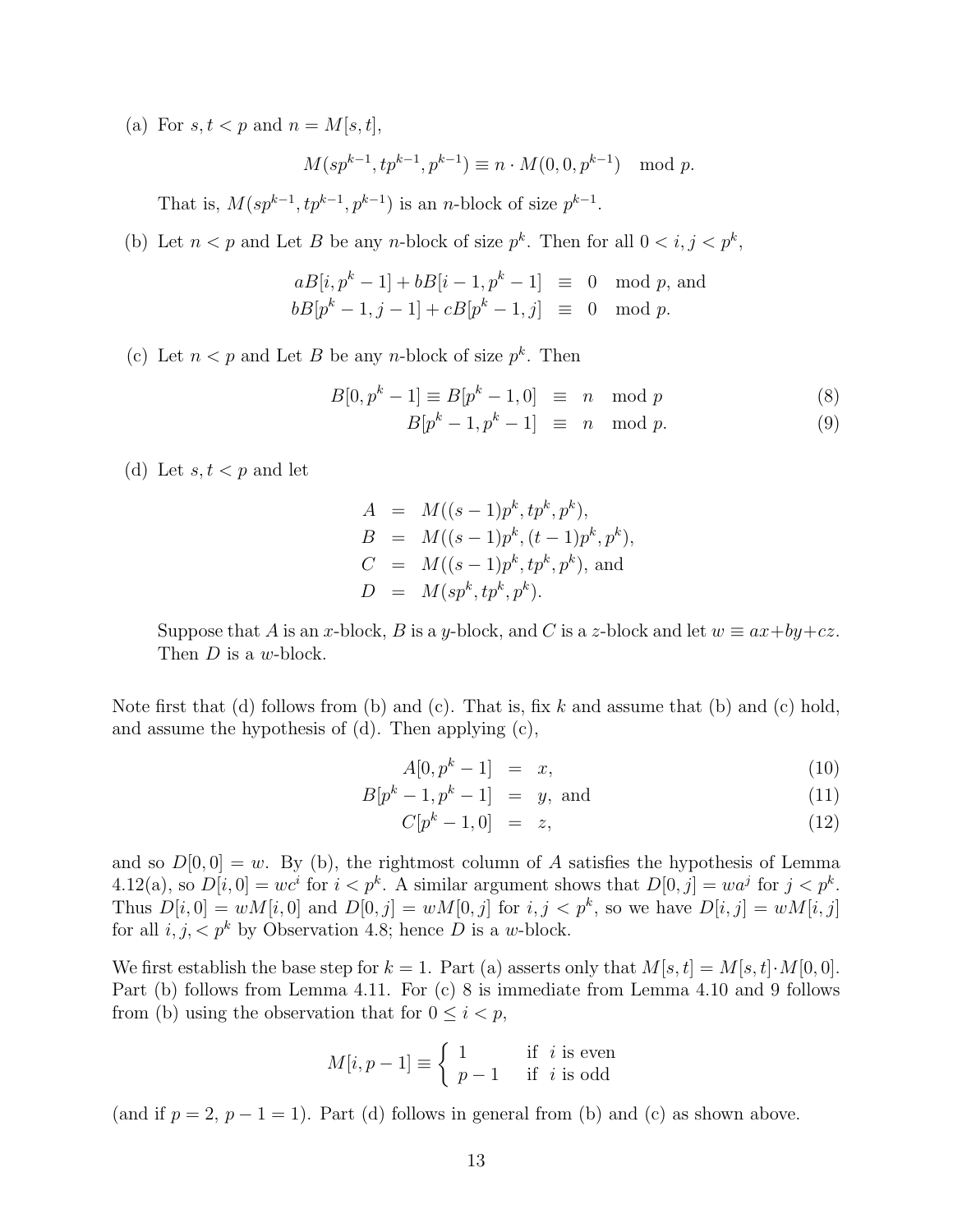Let  $k \geq 1$  and assume the induction hypothesis holds. We first show that for  $t \leq p$ ,  $M(0, tp^k, p^k)$  is an *n*-block of size  $p^k$ , where  $n = M[0, t]$ . The  $t = 0$  case is the definition of a 1-block. Suppose we have shown that  $C = M(0, (t-1)p^k, p^k)$  is an m-block, where  $m = M[0, t-1]$ . Let  $D = M(0, tp^k, p^k)$ . We know from Lemma 4.10 that  $D[0, j] = na^j$ for  $j < p^k$  and in particular  $D[0,0] = n$ . Since C is an m-block of size  $p^k$ , by part (b) of the induction hypothesis the rightmost column of  $C$  satisfies the hypothesis of Lemma 4.12(b), and hence  $D[i, 0] = nc^i$  for all  $i < p^k$ . Since  $D[i, 0] = nM[i, 0]$  for  $i < p^k$  and  $D[0, j] = nM[0, j]$  for  $j < p^k$ , we have  $D[i, j] = nM[i, j]$  for all  $i, j < p^k$  using Observation 4.8. Thus D is an *n*-block. A similar argument shows that  $M(sp^k, 0, p^k)$  is an  $M[s, 0]$ -block for each  $s < p^k$ .

The next step is to show, inducting on s and t, that  $M(sp^k, tp^k, p^k)$  is a  $M[s, t]$ -block. Let

$$
x = M[s, t-1],
$$
  
\n
$$
y = M[s-1, t-1],
$$
  
\n
$$
z = M[s-1, t],
$$
 and  
\n
$$
w = M[s, t] = ax + by + cz.
$$

and suppose that

$$
A = M(sp^k, (t-1)p^k, p^k)
$$
 is an *x*-block,  
\n
$$
B = M((s-1)p^k, (t-1)p^k, p^k)
$$
 is a *y*-block, and  
\n
$$
C = M((s-1)p^k, tp^k, p^k)
$$
 is a *z*-block.

Then by part (d) of the induction hypothesis,  $M(sp^k, tp^k, p^k)$  is a  $M[s, t]$ -block, which establishes part (a).

Next, we know from (a) that for each  $s < p$ ,  $B = M(sp^k, (p-1)p^k, p^k)$  is a  $M[s, p-1]$ -block. Using part (b) of the induction hypothesis, we have

$$
aB[i, pk - 1] + bB[i - 1, pk - 1] \equiv 0 \tag{13}
$$

for  $0 < i < p^k$ . In addition, if  $s < p-1$  and  $A = M((s+1)p^k, (p-1)p^k, p^k)$ , then A is a  $M[s + 1, p - 1]$ -block, so by part (c) of the induction hypothesis,

$$
A[0, pk - 1] = M[s + 1, p - 1] \text{ and}
$$
  

$$
B[pk - 1, pk - 1] = M[s, p - 1].
$$

It follows that

$$
aA[0, pk - 1] + bB[pk - 1, pk - 1] \equiv 0.
$$
 (14)

Now consider any  $0 < i < p^{k+1}$ ; then

$$
aM[i, p^{k+1} - 1] + bM[i - 1, p^{k+1} - 1] \equiv 0,\t\t(15)
$$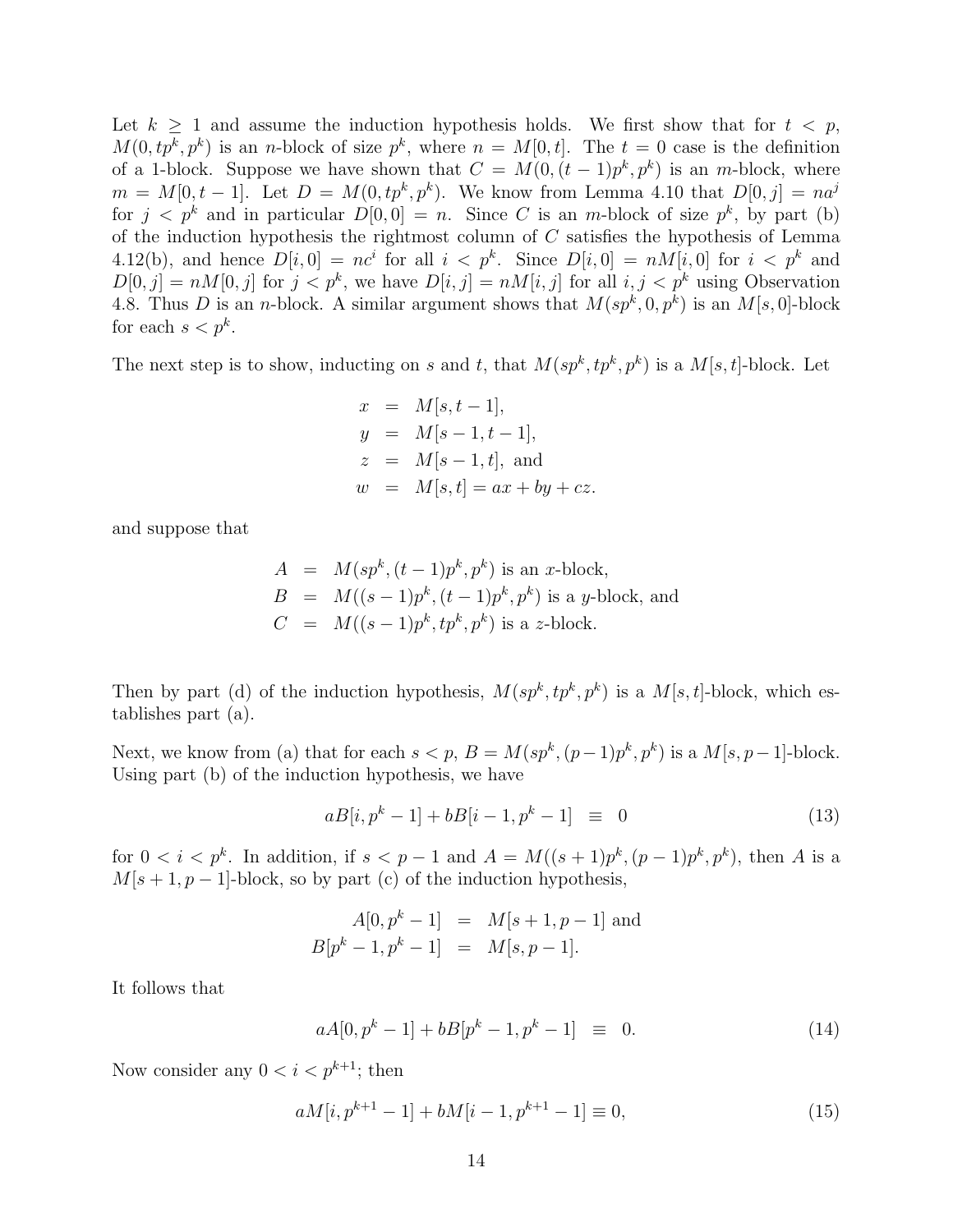which follows from (14) if i is a multiple of  $p^k$  and from (13) otherwise. Then (b) is obtained by multiplying  $(15)$  by n.

To establish (c) note that by Lemma 4.9,

$$
M[0, p^{k+1} - 1] = M[p^{k+1} - 1, 0] \equiv 1.
$$

Also,  $B = M((p-1)p^k, (p-1)p^k, p^k)$  is a  $M[p-1, p-1]$ -block by (a), where  $M[p-1, p-1] = 1$ , so using part (c) of the induction hypothesis,

$$
M[p^{k+1}, p^{k+1}] = B[p^k - 1, p^k - 1] \equiv 1.
$$

Then  $(c)$  is obtained by multiplying the equivalences above by n. That  $(d)$  follows from  $(b)$ and (c) has already been shown above.  $\square$ 

We conclude this section with one example of a numerically self-similar fractal other than the Sierpinski carpet; in this case with  $a = 1$ ,  $b = 2$ ,  $c = 2$ , and  $p = 5$ . A portion of this structure is shown in Figure 4 with colors representing the 5 numerical values.

#### 5 Conclusion

We have shown that the discrete Sierpinski carpet self-assembles in Winfree's Tile Assembly Model and, moreover, that it is an instance of an infinite class of discrete fractals that self-assemble. The key ingredient of this result was Theorem 4.2 that certain recursively generated infinite matrices have a strong self-similarity property, which we defined as numerical self-similarity. Theorem 4.2 is a strong generalization of known results on self-similarity in Pascal's triangle which underlie the previous work on self-assembly of the discrete Sierpinski triangle.

The recursively generated matrices we study provide a rich source of examples of self-similar fractals, despite the obvious simplicity of the linear function used to generate them. We have investigated matrices generated using more complex recursive relationships and the preliminary results are inconclusive; that is, although there are examples that appear to generate fractal structures (subsets of the plane with dimension strictly less than 2), none of the structures observed so far is self-similar.

The discrete fractals we have investigated all self-assemble in a "progressive" way; that is, a tile that binds at location  $(x, y)$  is always determined by tiles at locations  $(x', y')$  with  $x' \leq x$  and  $y' \leq y$ . An interesting question is that of finding an exact characterization of the self-similar fractals that can be tiled progressively. A restriction to progressive tiling rules out self-similar fractals with blocks of zeros along either axis. It remains open whether every symmetric, self-similar discrete fractal without zeros along the axes can be tiled progressively.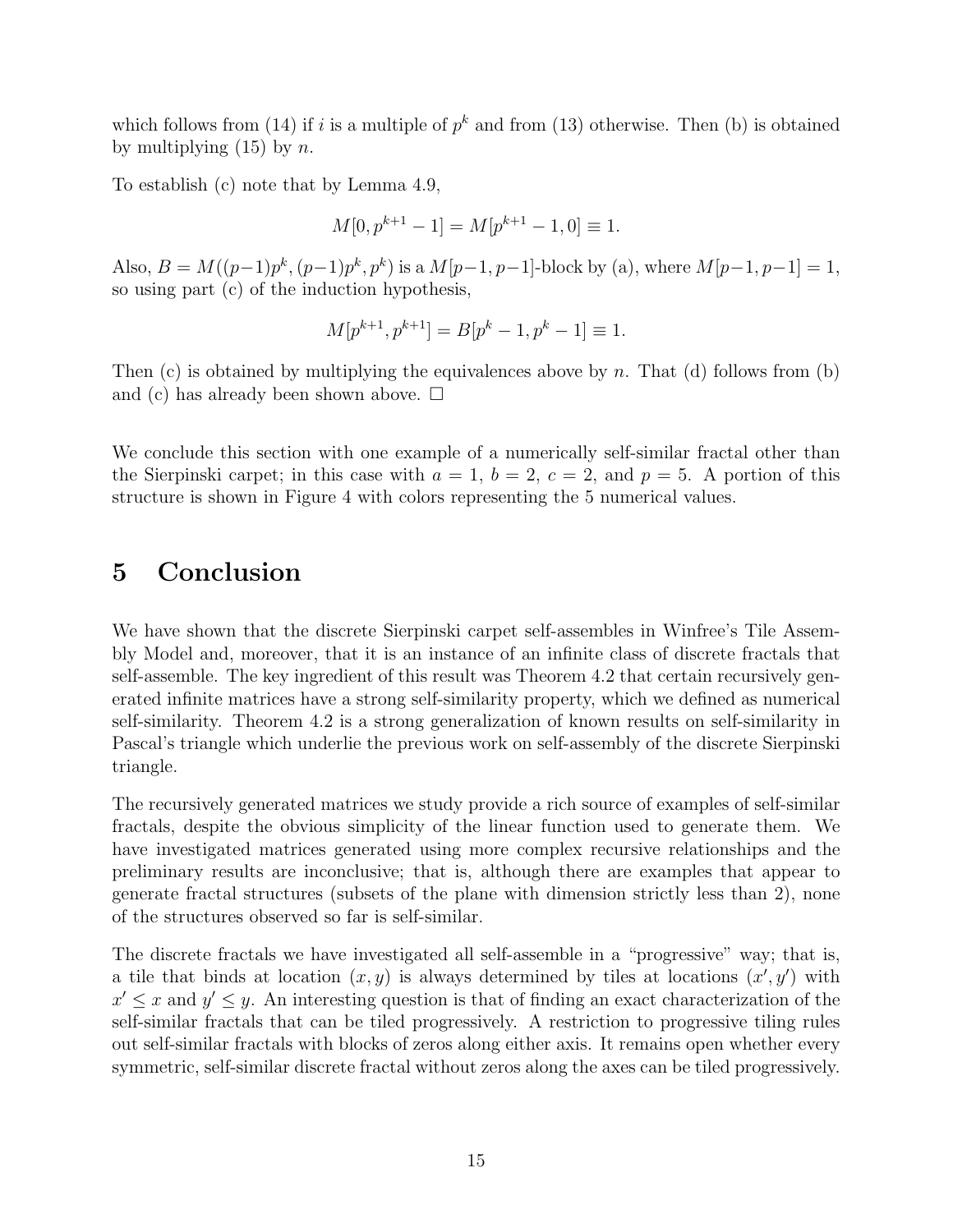

Figure 4: Five stages of a numerically self-similar fractal with a=1, b=2, c=2, and p=5.